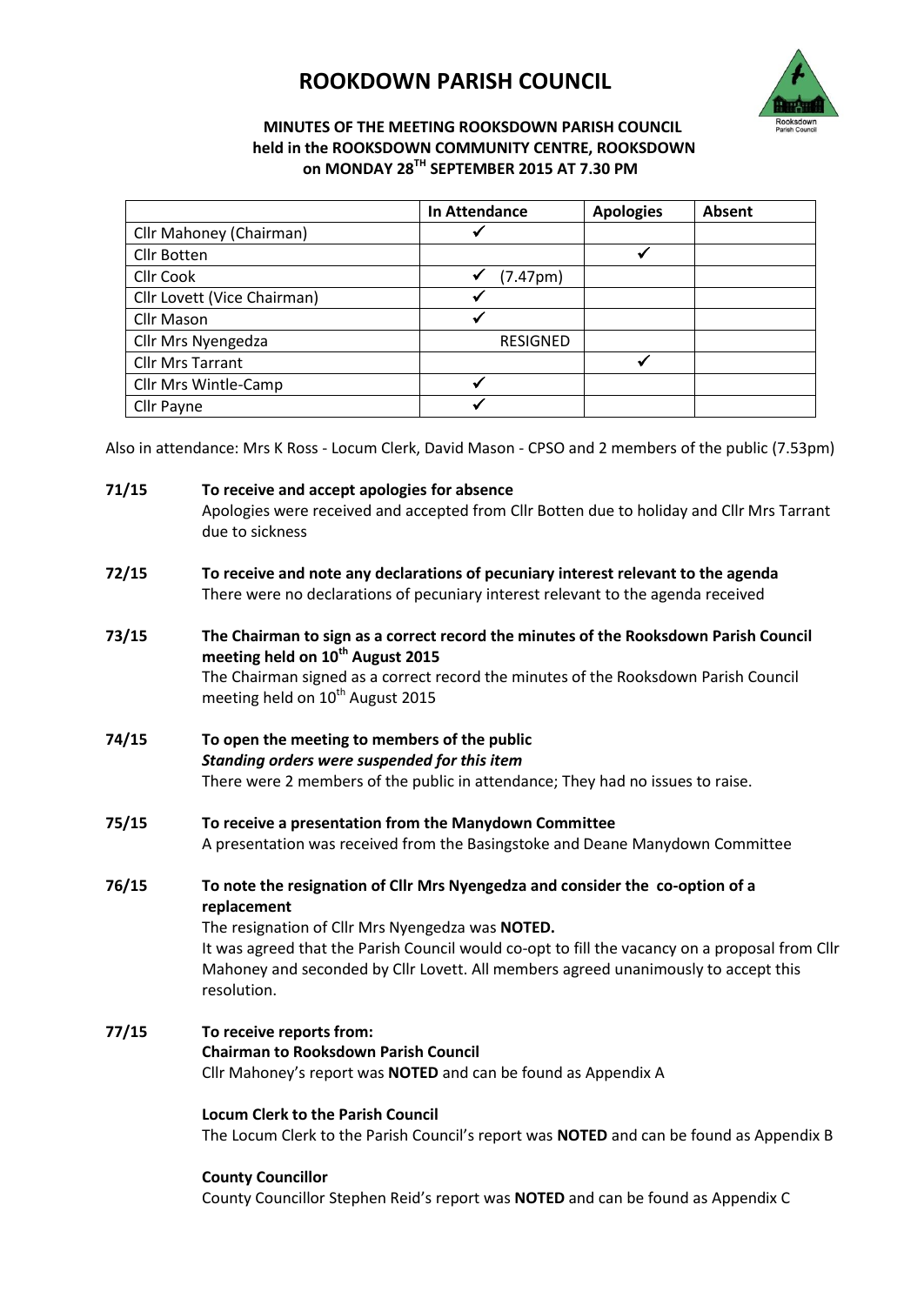#### **Borough Councillor**

Borough Councillor Stephen Bound's verbal report was **NOTED**

#### **Rooksdown Community Centre**

Simon Bound's verbal report was **NOTED**

**CSPO**

The CSPO's report can be found as Appendix D

- **78/15 To receive an update on the skate park facility** Cllr Payne updated the Parish Council on the skate park facility
- **79/15 To receive an update on the installation of bins and seating across the development and agree a short consultation exercise/period with residents prior to B&DBC procurement and installation**

The update on the installation of bins and seating across the development was **NOTED.** The consultation will be for two weeks, advertised on the notice board within the Community Centre (feedback forms available from the office), the Parish Council noticeboards and also published on the Parish Council website and other social media for maximum coverage. All feedback will be considered by the Parish Council & Borough Council.

- **80/15 To consider the Terms of Reference for sub committees** The Terms of reference were discussed.
- **81/15 To endorse the RCA request that S106 funds held by BDBC to be allocated flooring**  The Clerk confirmed that the Rooksdown Community Association will receive S106 funds for new flooring.

# **82/15 To receive an update on the status of the Handyman** It was confirmed that the Handyman has commenced work. Any issues that need to be dealt with should be directed through the Clerk. It was agreed that any expenses incurred during his work would be covered by the Parish Council on receipt of an expense form.

# **83/15 To agree the content of the next Parish Council newsletter, the date of issue and the distribution of the next Parish Council newsletter** Speed limit enforcement Dog Fouling Bin issues

The newsletter will be circulated by the end of the week for review by the Communication Committee & also for any feedback from the Councillors.

- **84/15 To discuss parking in Peggs Way and across the development** This item was postponed and will be included on the October agenda
- **85/15 To agree a process for inappropriate parking and also the removal of bins from collection points following bin collection to avoid clutter and blockages to road entrances and pavements etc.**

This item was postponed and will be included on the October agenda

**86/15 To consider the following Planning Applications** 

**86/15.01 Reference: 15/02995/ROC**

**Location: North Hampshire Hospital, Aldermaston Road Basingstoke Hampshire Proposal: Removal of condition 2 of planning permission BDB/73707 to remove the time limit for the building to be on site**

The Parish Council agreed not to comment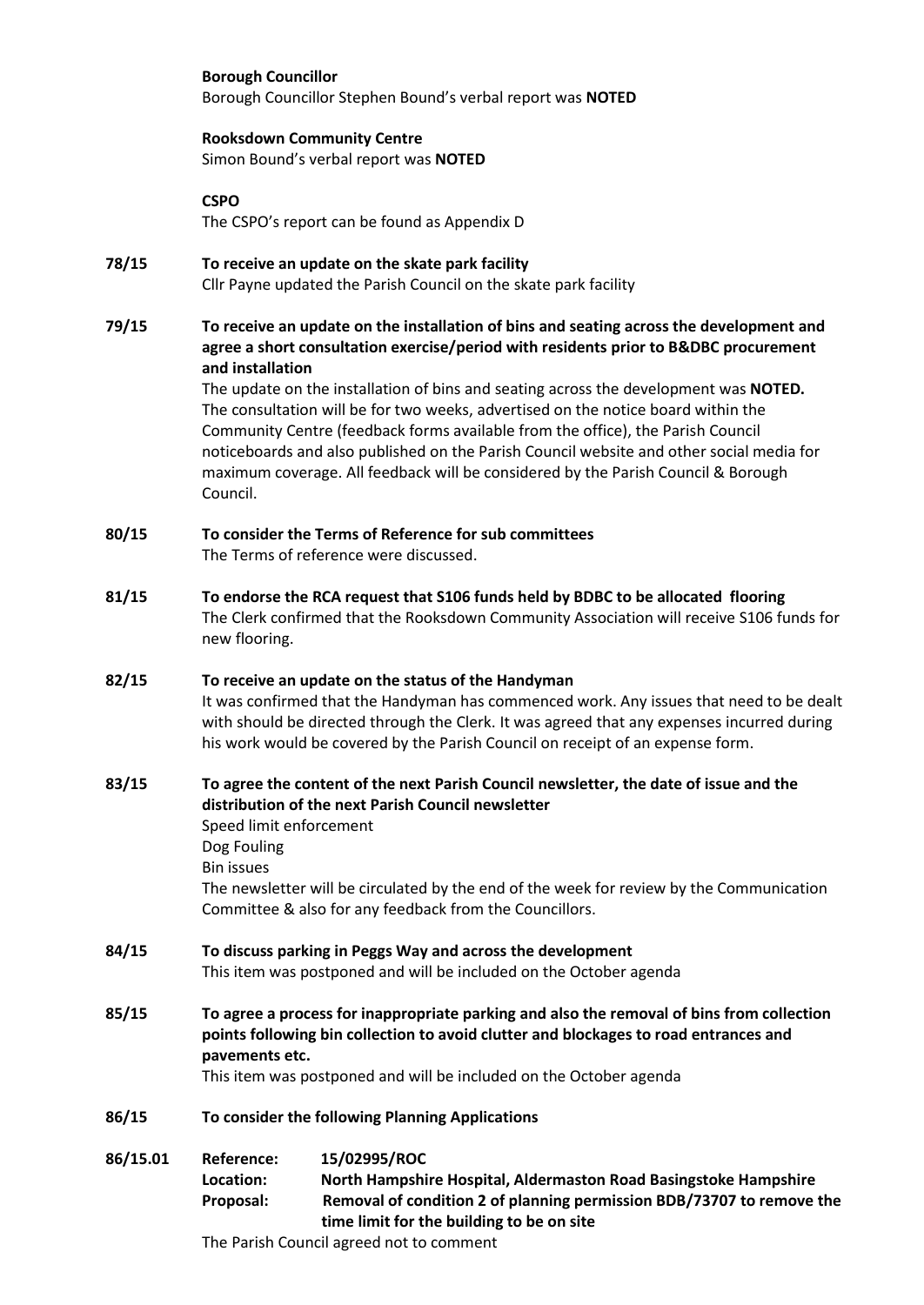| 6/15.02  | <b>Reference:</b><br>Location:<br>Proposal:   | 15/02994/ROC<br>North Hampshire Hospital, Aldermaston Road Basingstoke Hampshire<br>Removal of condition 2 of planning permission BDB/73706 to remove the<br>time limit for the building to be on site<br>The Parish Council agreed not to comment |  |  |
|----------|-----------------------------------------------|----------------------------------------------------------------------------------------------------------------------------------------------------------------------------------------------------------------------------------------------------|--|--|
| 86/15.03 | Reference:<br>Location:<br>Proposal:          | 15/02998/ROC<br>The ark Conference centre, Dinwoodie Drive Basingstoke Hampshire<br>variation of condition 2 of planning permission 13/01521/RET to allow<br>retention of a temporary marquee with links to main building for further              |  |  |
|          |                                               | period of 2 years<br>The Parish Council agreed not to comment                                                                                                                                                                                      |  |  |
| 87/15    | To receive an update on Planning Applications |                                                                                                                                                                                                                                                    |  |  |
| 87/15.01 | <b>Reference:</b>                             | 15/00982/RET                                                                                                                                                                                                                                       |  |  |
|          | Location:                                     | North Hampshire Hospital Aldermaston Road                                                                                                                                                                                                          |  |  |
|          | Proposal:                                     | Retention of temporary modular building for part clinical, part office<br>space use with 14 no. air conditioning units for five year period                                                                                                        |  |  |
|          | Decision:                                     | Granted                                                                                                                                                                                                                                            |  |  |
|          | This decision was <b>NOTED</b>                |                                                                                                                                                                                                                                                    |  |  |
|          | <b>Reference:</b>                             | 14/02496/LBC and 14/02495/FUL                                                                                                                                                                                                                      |  |  |
|          | Location:                                     | <b>Barn At Park Prewett Aldermaston Road Aldermaston</b>                                                                                                                                                                                           |  |  |
|          | Proposal:                                     | Conversion of barn to 2 no. residential units including mezzanine floors<br>and additional windows                                                                                                                                                 |  |  |
|          | Decision:                                     | <b>Application Withdrawn</b>                                                                                                                                                                                                                       |  |  |
|          | This decision was <b>NOTED</b>                |                                                                                                                                                                                                                                                    |  |  |

**88/15 To consider and agree requests for Payments** The requests for payment as listed below were agreed for payment

| <b>FOR</b> | <b>ITEM</b> | <b>AMOUNT</b> | <b>INVOICE NO</b> | <b>METHOD OF PAY</b> |
|------------|-------------|---------------|-------------------|----------------------|
| Staff      | Sept Salary | E220.00       | 21056             | E Payment            |
| Staff      | Sept Salary | £917.04       | Sept              | E Payment            |

- **89/15 To note the current financial situation and to sign the bank statements** The current financial situation was **NOTED and** the Bank statements reconciled and signed The monthly sheets can be found as Appendix E
- **90/15 To discuss the Parish Council Christmas Event** This will be held on 4<sup>th</sup> December 2015. Cllr Lovett will look at the options available.
- **91/15 To confirm the date of the next meeting** The date of the next meeting on 12<sup>th</sup> October 2015 at 7.45pm

**The meeting finished at 10.18pm**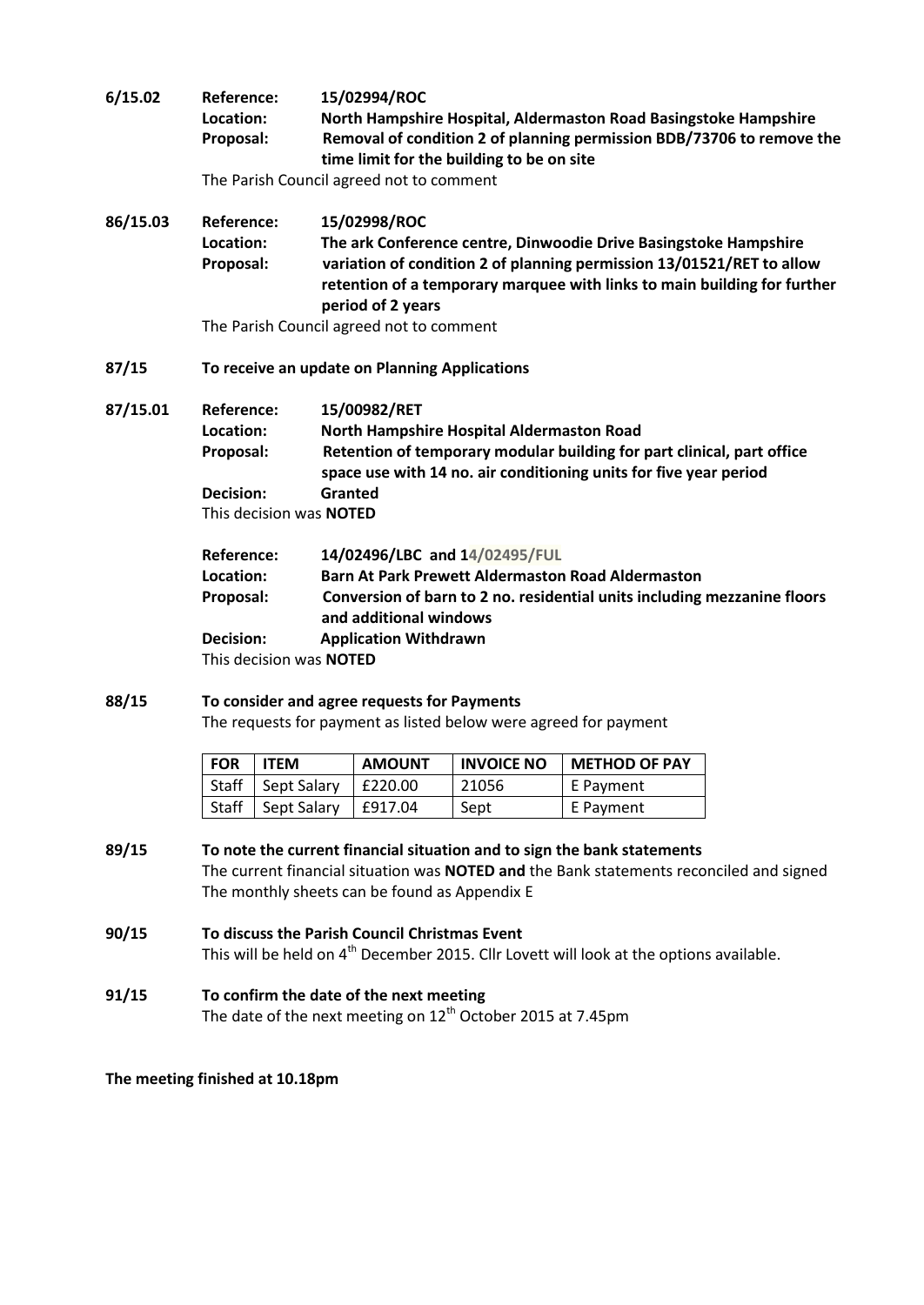# **Appendix A Chairman's Report**

**Lighting -** This continues to be a key priority for the Parish Council – originally 45 lights not working at end of 2014, down to 7 not working in Downside Close & 3 lights in the car park behind Costa. We have been promised ALL lighting will be fully functional by Friday 2 October ... the Parish Council has been significantly influencial in the progress in this area with the support of the Borough Councillor.

**Speed limit – 20 mile an hour zone -** The implementation of the 20 mile an hour zone has commenced ... significant interest from residents to join the Rooksdown Speedwatch Group ... adoption of the core area is now holding up the implementation of the actual Speedwatch scheme ... there is a concerted effort on the part of the developers to complete the works necessary to allow adoptions to proceed. Meeting on Friday for progress review ... update to follow. Stephen Reid is looking to see what influence he can exercise to move this speed zone forward.

**Parking issues on Peggs Way** - Parking continues to be an issue across the development generally but particularly in the Southern Area. County Councillor, Borough Councillor and myself walked round the development (particularly Southern Area) to look at the parking issues. It became immediately evident that discipline in terms of using allocated parking bays (usually in courtyards or behind properties) is generally poor across the whole development with some residents choosing to park on the road or the pavement (which would disadvantage wheelchair users and / or parents with pushchairs). There is also ill-disciplined (and sometimes irresponsible) parking on the 'squareabouts' on Peggs Way. We are looking to see if we can insist on TW undertaking yellow lining. Agenda item during the meeting.

**Street Furniture -** The street furniture programme is currently with B&DBC who have scoped out the actual procurement of the furniture. Agenda item during the meeting.

**Employment of a Handyman -** This is progressing well – an agenda item during this meeting

**Fireworks -** It will be officially publicised that Rooksdown will not be holding a Fireworks display in 2015 in the forthcoming Rooksdown Reporter, along with the 20 mile an hour zone, responsible driving & dog fouling ...

**Missing sign on The Avenue** – Welcome to Rooksdown – removed by Hope & Clay at the beginning of the construction work on The Avenue ... lost ... ordering a new replacement sign.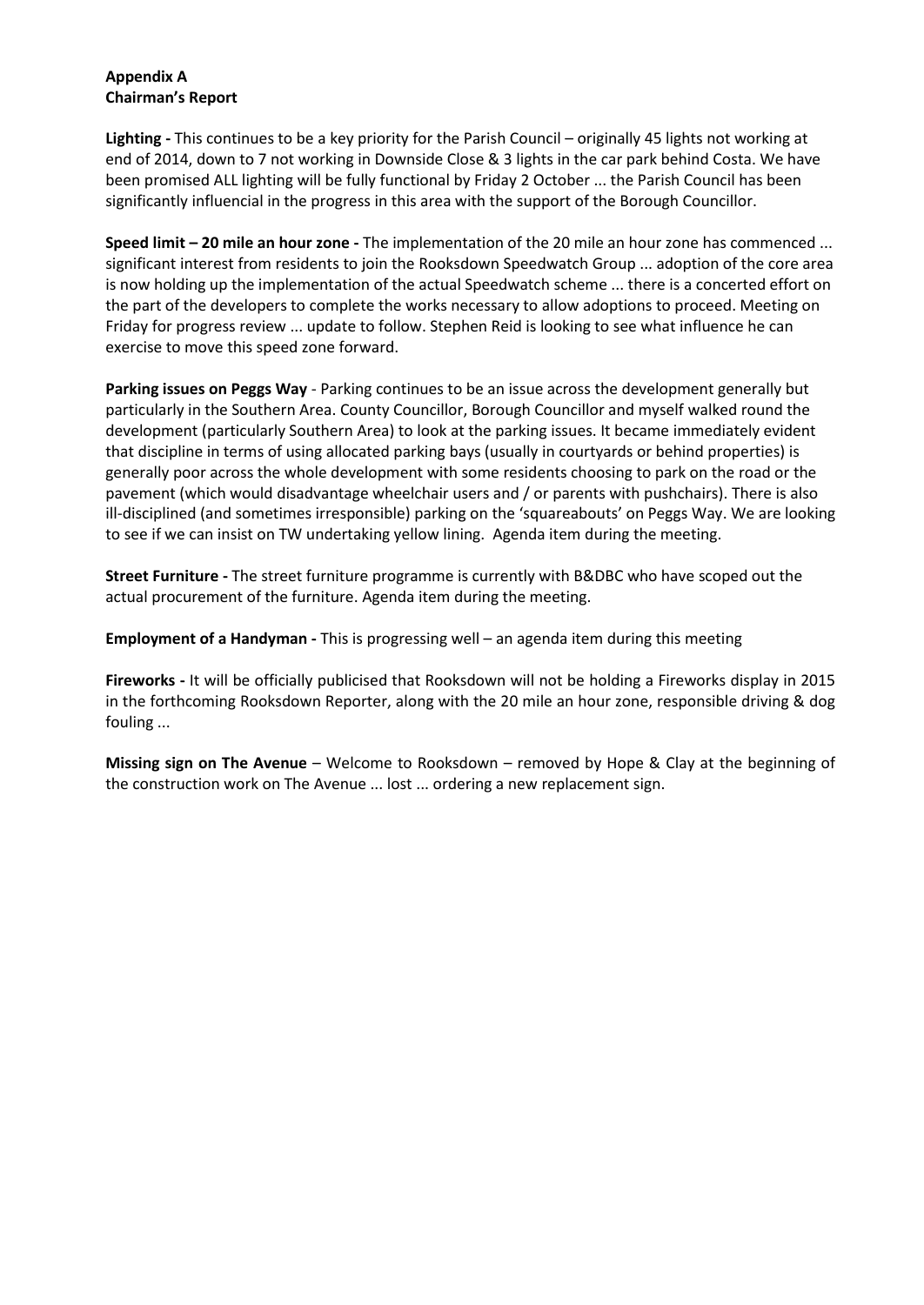# **Appendix B Locum Clerk's report**

- Issues surrounding the previous clerk's pension and salary have now been resolved
- TORs been completed, thank you for those who have responded
- Replacement of village sign progressing
- Attended a Pension Workshop, an update on the training and Parish Council responsibilities will be discussed at the next Parish Council meeting in October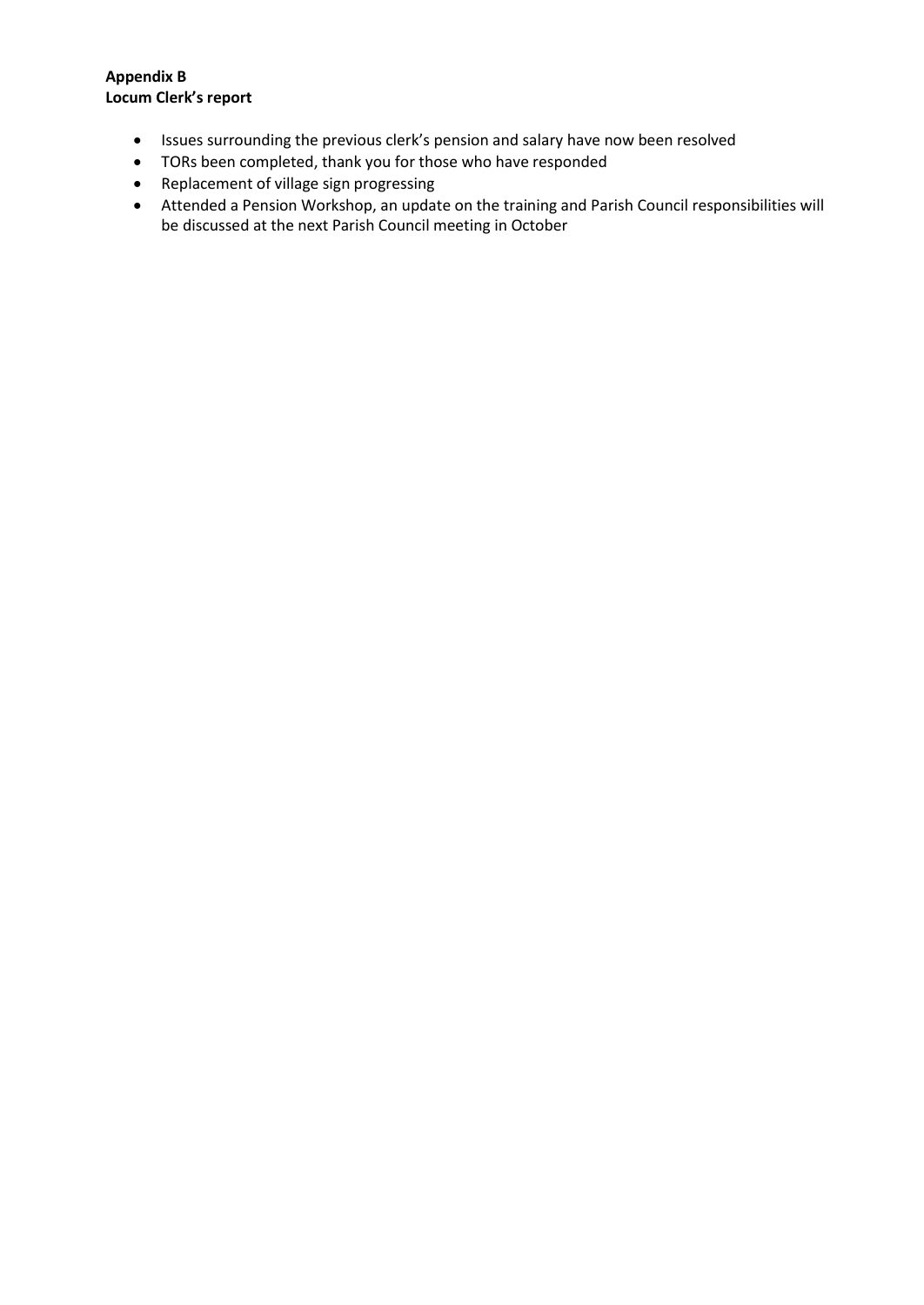#### **Appendix C**

#### **Traffic calming / Lodge Junction / The Avenue**

The works to the Avenue have been completed and look so much better than the old patchwork of interconnected potholes.

The next stage of work will start about now: the modifications to the Lodge Junction and the A340. The traffic order for a temporary 40 mph speed limit on the A340 has been published.

Cllr Bound and I attended a meeting on 21<sup>st</sup> September that described the proposed order of work. I felt that questions were being resisted at first, but subsequent minutes indicate that most points were captured.

I raised as a concern that there will be a two week period of traffic light controls on the A340 in February: I want the Black Dam roundabout to have been completed before this is introduced. I did not get a distinct answer.

There will be a period when traffic that would use the Lodge Junction will be directed down Priestley Road to the main exit from the hospital, putting added pressure on that junction. I asked whether the improvements to that junction could be completed first, but was told 'no'.

#### **Aldermaston Road Triangle**

I attended the public exhibition in June and offered some comments on the plans as displayed – they were detailed points really; the scheme looked well thought out.

#### **Rooksdown School**

The school opened on time, albeit with some works still going on and the pupils using the side entrance. Final handover took place on 11 September. I invited myself to look round and was most impressed. Rooksdown has a superb facility and I hope the community will be proud of it. The Gazette covered the opening on 17 September and was positive.

My next priority is to look at early provision of the drop-off facility.

#### **Road Adoptions**

I note that, under pressure from the Parish Council, there seems to be a concerted effort on the part of the developers to complete the works necessary to allow adoptions to proceed.

The 20mph limits are in place, though I would like to review the signage and check that it is clear from all entry-points.

#### **Superfast Broadband**

A placeholder: I reiterate what BT told me in February: the upgrade will take place 'within a year'. There is a concern that BT is slipping the timescales. We need to be firm that this would be unacceptable.

I understand that moves are afoot across the A340, in Somerville Gardens, to get fast broadband there as well.

#### **Build quality**

In my casework I am picking up a lot of comments about build quality on homes in the Rooksdown area. I would be interested in receiving evidence of issues that might, at the moment, be 'bubbling under'. I am coming to the conclusion that a change is needed in the regulation of the industry and have made suggestions to Maria Miler MP.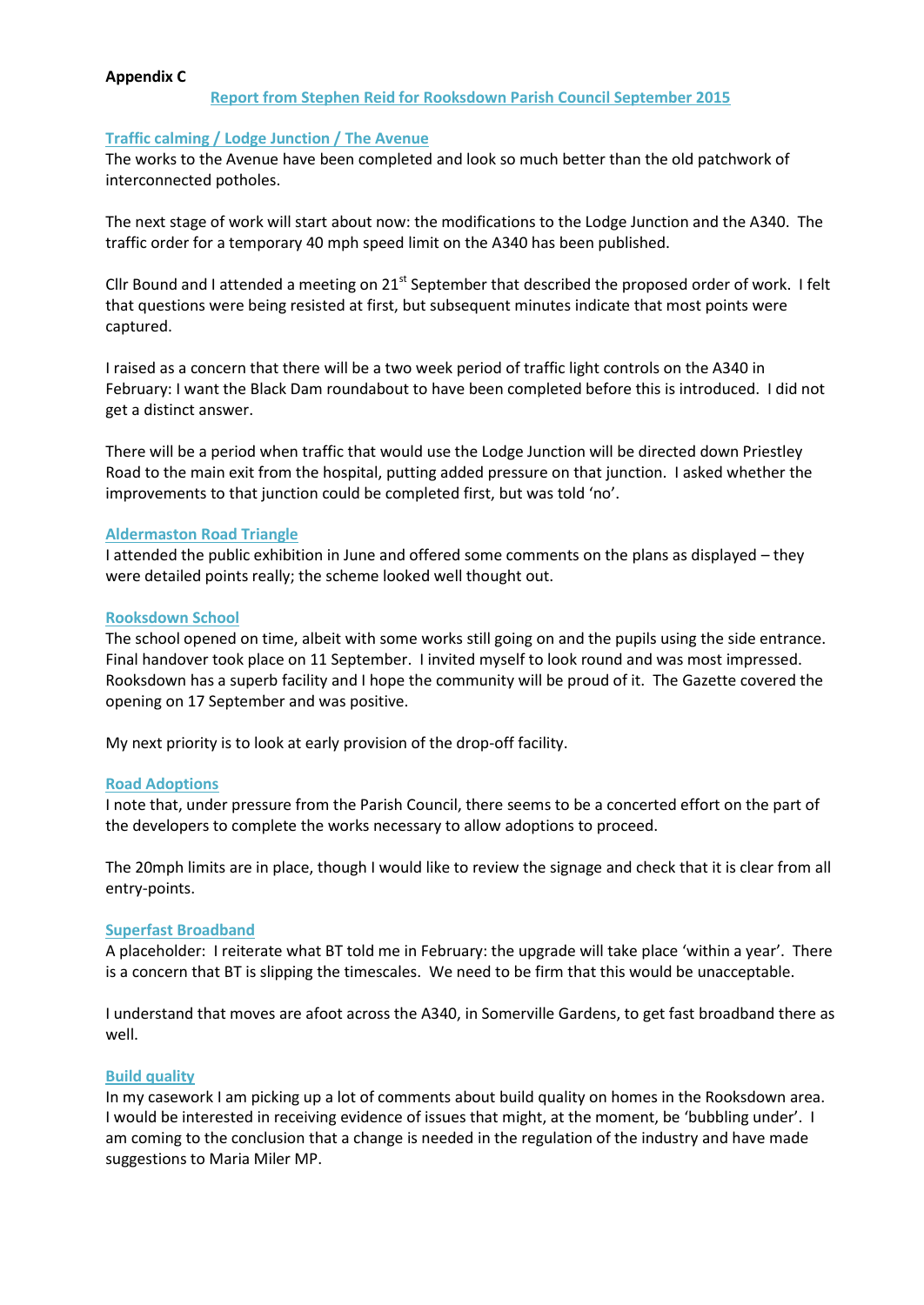#### **Councillor Grants**

I believe the grant to the Youth Club has been paid.

#### **County Council Divisions**

The Boundaries Commission has initiated a review of Hampshire County Council's Divisions, as some of them are now unduly large. The County has decided not to increase the number of Members, staying at 78.

The emerging proposals show Basingstoke North West virtually unchanged: a tidying up of the Buckskinarea boundaries is envisaged. We await feedback from the Commission.

Your Chairman, Cllr Bound and I took the opportunity of a fine day to walk round the new developments and look at parking issues. It was immediately clear that discipline in terms of using the rear-of-property bays is poor with some residents choosing to park on the road or the pavement (which must disadvantage wheelchair users and parents with pushchairs. We were also concerned at ill-disciplined parking on the 'squareabouts': Cllr Bound is talking to TW about yellow lining.

#### **Doctors' Surgery**

It looks as if the surgery is going ahead in the New Year with a build-period of about 11 months. I found out about this via Maria Miller MP, not through any official notification from the CCG, which doesn't bode well for community consultation during the build period.

#### **New Hospital**

I am disappointed to note that the Clinical Commission Groups are asking for a review on health service arrangements in North Hampshire and not backing the new Critical Treatment Hospital at this time. I believe that to be unwise and am making my views clear publicly.

The obvious impact on Rooksdown is that any reduction in traffic to the existing hospital site is less likely to take place.

Stephen Reid, September 2015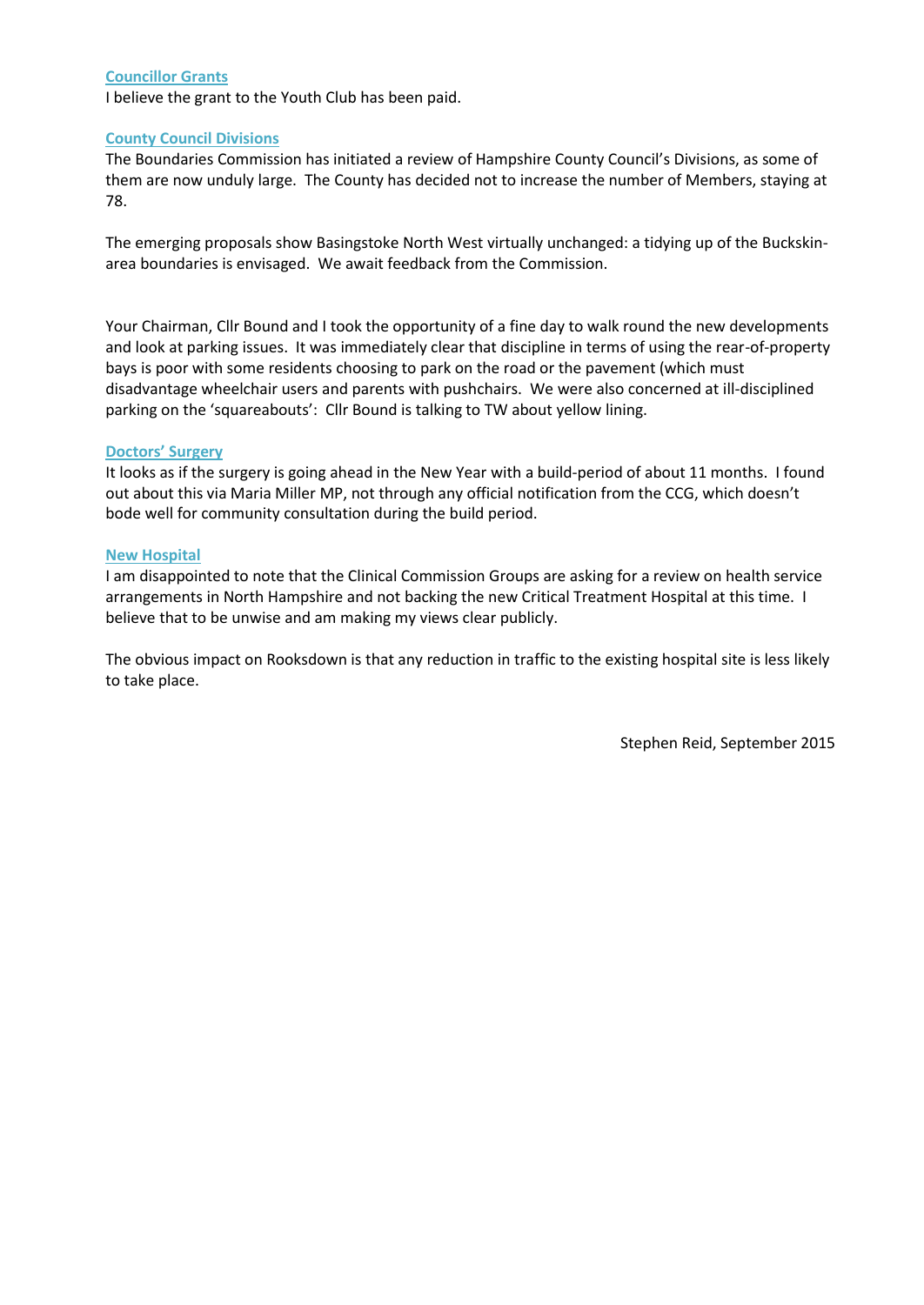#### **Appendix D**

# **Community Safety Patrol Team- update for Rooksdown Parish Council September 2015**

*As Community Safety Patrol Officers (CSPOs) we identify and tackle local issues, reduce crime, prevent antisocial behavior and deal with environmental crimes to make residents feel safer and happier in their neighborhood. We work in close partnership with other agencies, such as the Police, housing associations, fire service etc., as well as with local community groups.* 

*We work on a shift pattern basis between 10am-9pm (Mon-Thurs), 1pm-midnight (Fri & Sat) and midday-9pm (Sundays).*

#### **General**

The current CSPO campaign that we have been running over the summer holidays has been to tackle littering and antisocial behaviour in parks and open spaces. Rooksdown open space was selected as one of our key locations and we are currently evaluating the campaign and will feed back in full for the next parish meeting.

Our next campaign is to target areas of dog fouling and educate the public on the penalties for dog fouling. Please let us know of any problem areas.

We have been working closely with partner agencies to resolve some neighbourhood issues in the Moths Grace/Crondall Terrace area and have put a Neighbourhood Agreement in place.

We continue to work closely with, police and Rooksdown Youth Project to identify and speak to offenders of Anti-Social Behaviour.

### Incidents of note

 We have received reports of youth nuisance increase in the area – Through the help of the Community Centre and Rooksdown Youth Club we have been able to speak to some of the offenders who have been advised of the Anti-Social Behaviour Warning and Acceptable Behaviour Contracts that are available to us at Basingstoke & Deane Borough Council – Thank you to everyone's help in identifying these individuals.

Regards,





Tel- 01256 844844 Email- cspo@basingstoke.gov.uk

CSPO David Mason (073) & CSPO Martin Lee (077)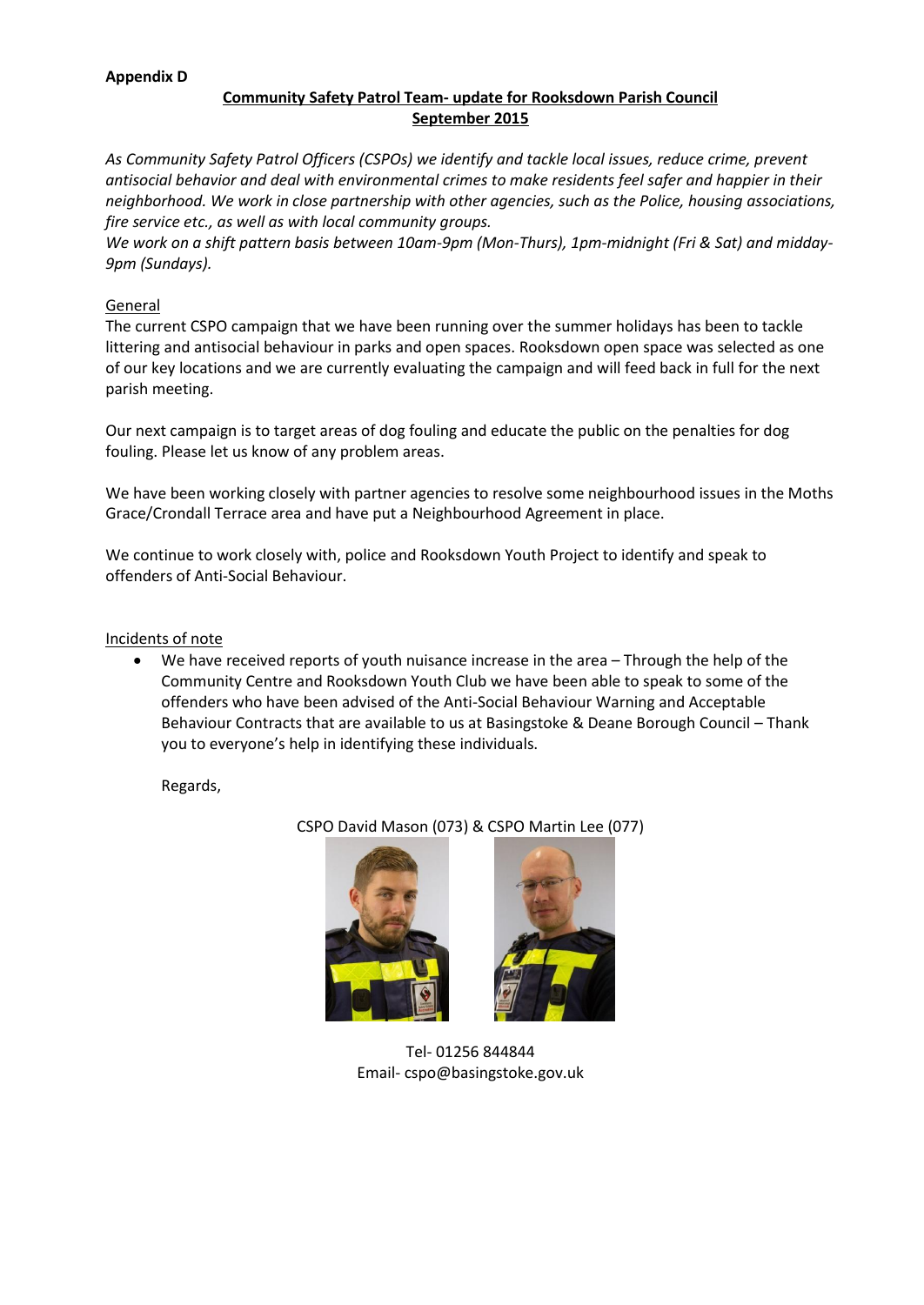|               |                                | <b>ROOKSDOWN PARISH COUNCIL</b>                        |                  |           |
|---------------|--------------------------------|--------------------------------------------------------|------------------|-----------|
|               |                                | <b>SUMMARY RECEIPTS &amp; PAYMENT ACCOUNT</b>          |                  |           |
|               |                                | <b>1st QUARTER ENDED 30 JUNE 2015</b>                  |                  |           |
|               |                                |                                                        |                  |           |
| Annual        | Actual-v-                      |                                                        | Figures shown    |           |
| <b>Budget</b> | <b>Budget</b>                  | <b>RECEIPTS</b>                                        | exclusive of VAT |           |
|               |                                |                                                        |                  |           |
| 27330         | 50%                            | Precept (1st instalment)                               | 13,665.00        |           |
| 15            | 87%                            | <b>Bank Interest</b>                                   | 6.44             |           |
| 5431          | 67%                            | Other                                                  | 3,622.13         |           |
|               |                                | <b>TOTAL RECEIPTS</b>                                  |                  | 17,293.57 |
|               |                                |                                                        |                  |           |
|               |                                | <b>PAYMENTS</b>                                        |                  |           |
|               |                                |                                                        |                  |           |
| 15500         | 17%                            | Net Salaries & Allowances                              | 2,575.66         |           |
| 0             |                                | HCC - Pension Contributions (e'ers & e'ees)            | 428.99           |           |
| $\Omega$      |                                | Clerk's Expenses Net VAT                               | 20.80            |           |
| 4100          | 29%                            | Administration                                         | 1,195.92         |           |
| 0             |                                | Chairman's Allowance                                   |                  |           |
| 750           | 0%                             | Repairs & Maintenance                                  | $\overline{a}$   |           |
| 500           | 97%                            | Insurance Premium                                      | 487.34           |           |
| 0             |                                | Grants & Donations:                                    | 3,045.00         |           |
| 10000         | 0%                             | Section 137                                            |                  |           |
| 250<br>600    | 14%<br>65%                     | Training<br><b>Hall Hire</b>                           | 35.00<br>391.00  |           |
| 300           | 42%                            | <b>Audit Fees</b>                                      | 125.00           |           |
| 930           | 93%                            | Subscriptions                                          | 865.00           |           |
| $\Omega$      |                                | Publications (LCR)                                     |                  |           |
| 4000          | 0%                             | Events                                                 |                  |           |
| 0             |                                | Other B                                                |                  |           |
| 0             |                                | Miscellaneous                                          | 169.50           |           |
| $\Omega$      |                                | VAT on payments                                        | 72.80            |           |
| 36,930        |                                |                                                        |                  |           |
|               |                                | <b>TOTAL PAYMENTS</b>                                  |                  | 9,412.01  |
|               |                                |                                                        |                  |           |
|               |                                | BALANCE BROUGHT FORWARD on 01/04/15                    |                  | 49,824.11 |
|               |                                | <b>ADD</b> Total Receipts (as above)                   |                  | 17,293.57 |
|               |                                |                                                        |                  |           |
|               |                                | <b>LESS</b> Total payments (as above)                  |                  | 9,412.01  |
|               |                                | <b>Balance Carried forward 30/06/15</b>                |                  | 57,705.67 |
|               |                                |                                                        |                  |           |
|               |                                | These cumulative funds are represented by:             |                  |           |
|               | <b>Current Account Balance</b> |                                                        |                  | 1,671.89  |
|               |                                | Less: Cheques drawn but not debited as at 30.06.15     |                  | 18.91     |
|               | Deposit Account Balance        |                                                        |                  | 56,052.69 |
|               |                                |                                                        |                  |           |
|               |                                |                                                        |                  | 57,705.67 |
|               |                                |                                                        |                  |           |
| Signed:       |                                | Responsible Finance Officer to Rookdown Parish Council |                  | Date:     |
|               |                                |                                                        |                  |           |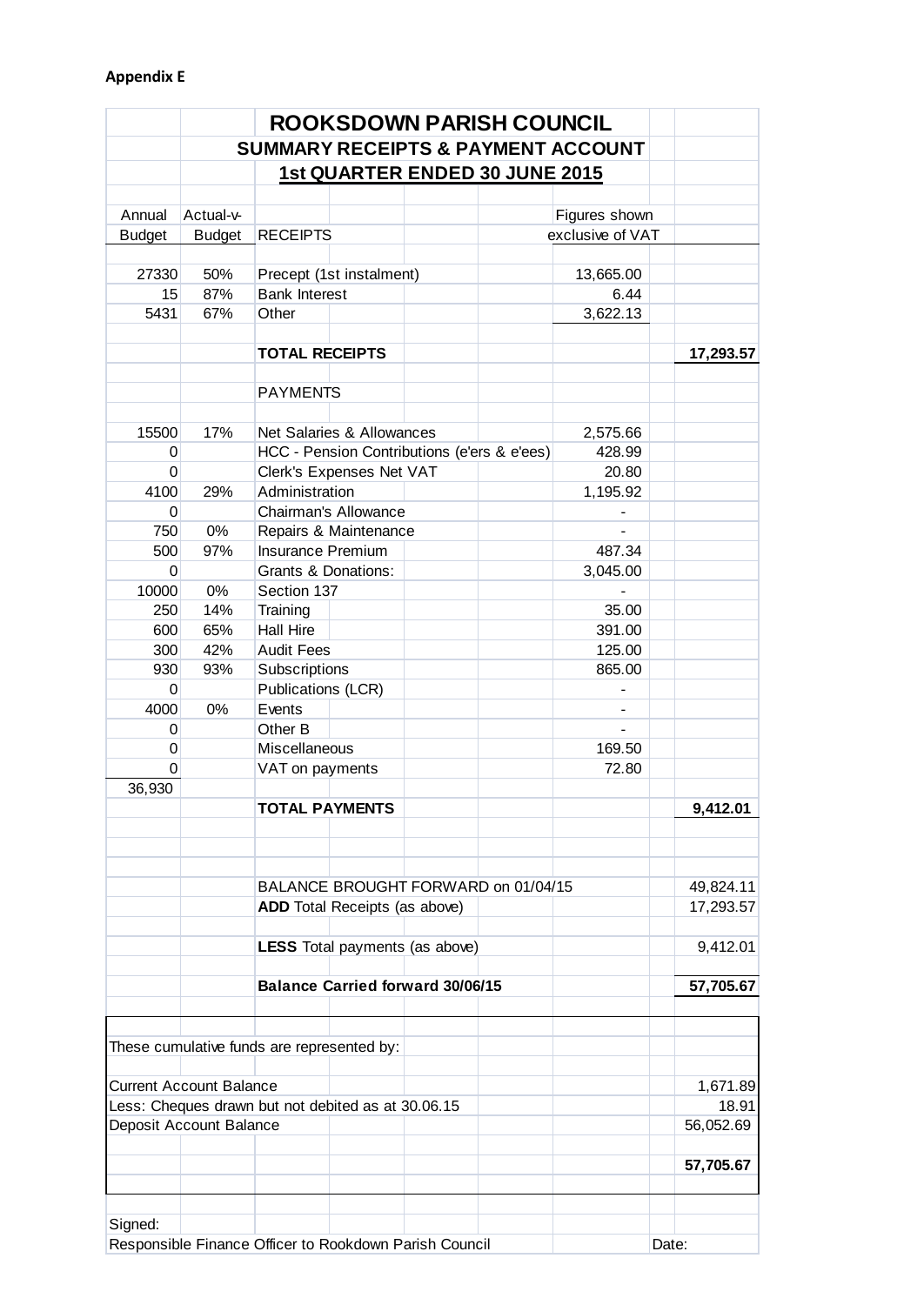|     | <b>April Monthly Sheet</b>    |                         |           |
|-----|-------------------------------|-------------------------|-----------|
|     | <b>Balance Bought Forward</b> |                         | 49,824.11 |
|     | <b>VAT Refund</b>             |                         | 1,161.13  |
|     | <b>Limited Grant</b>          |                         | 1,100.00  |
|     | Precept                       |                         | 13,665.00 |
|     | <b>CTS Grant</b>              |                         | 1,361.00  |
|     | Interest                      |                         | 1.98      |
|     |                               |                         | 67,113.22 |
|     |                               |                         |           |
| 488 | <b>HCC</b>                    | Pension                 | 137.31    |
| 489 | Staff                         | Salary                  | 58.66     |
| 491 | <b>SLCC</b>                   | Membership              | 131.00    |
| 492 | CANCELLED                     |                         |           |
| 493 | <b>RCA</b>                    | Room Hire               | 73.00     |
| 494 | Just salt                     | <b>Rock Salt</b>        | 203.40    |
| 495 | Staff                         | Salary                  | 697.57    |
| 496 | <b>HCC</b>                    | Pension                 | 144.97    |
| 497 | Staff                         | Salary                  | 122.48    |
| 498 | <b>HMRC</b>                   | Tax                     | 33.17     |
| 499 | Simon Bound                   | Banner-APA              | 51.40     |
| 500 | <b>HALC</b>                   | Membership              | 634.00    |
| 501 | <b>HALC</b>                   | <b>HR Service</b>       | 120.00    |
| 502 | <b>RCA</b>                    | Room Hire               | 51.00     |
| 503 | Prontoprint                   | Newsletter              | 645.00    |
| 504 | <b>Clerk</b>                  | <b>APA Refreshmnets</b> | 20.80     |
| DD  | <b>Talk Mobile</b>            | Mobile phone            | 10.00     |
|     |                               |                         | 3,133.76  |
|     | Balance as at 30th April 2015 |                         | 63,979.46 |
|     |                               | <b>Current Account</b>  | 1431.23   |
|     |                               | Savings Account         | 62548.23  |
|     |                               |                         |           |
|     |                               |                         |           |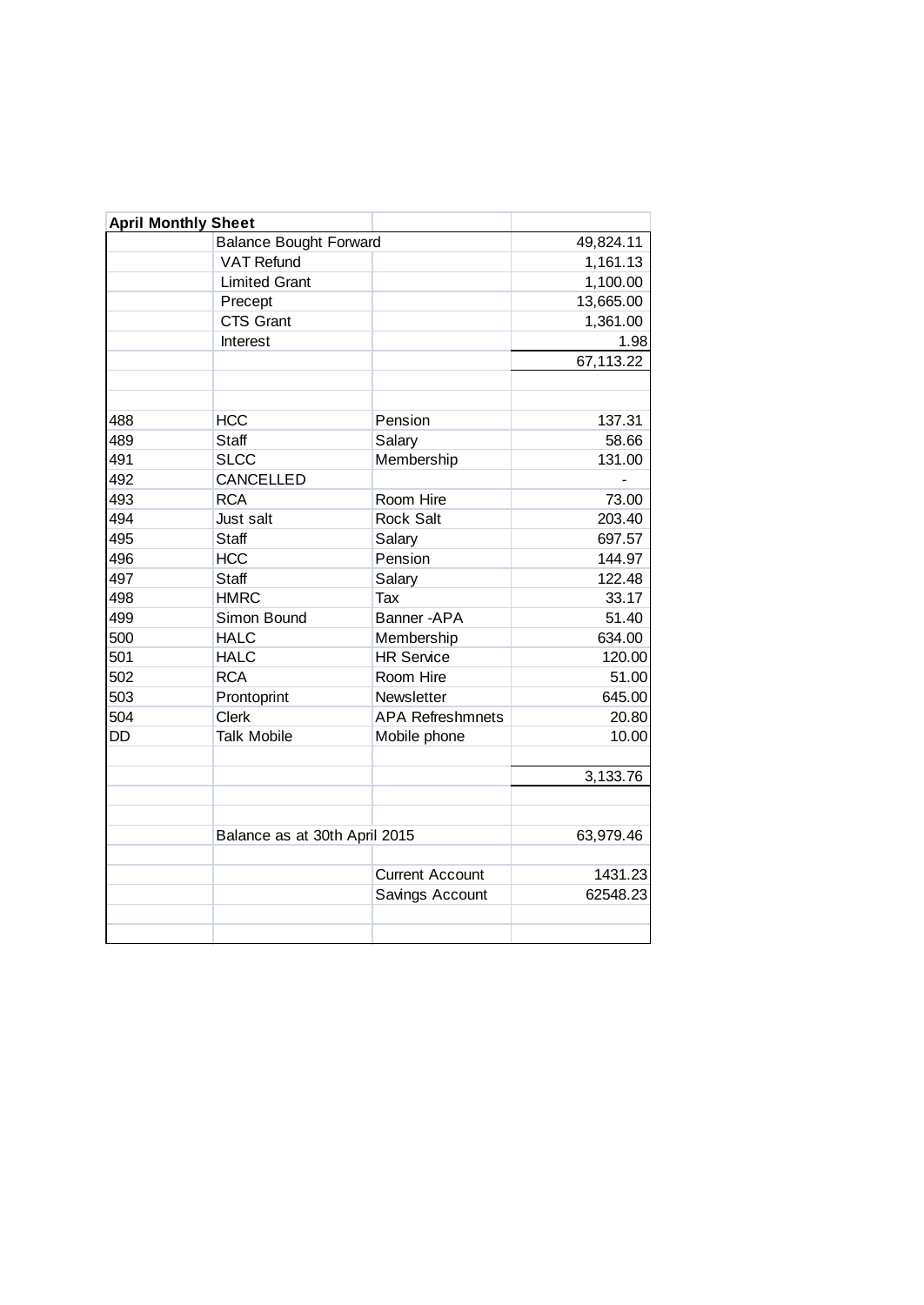|     | <b>May Monthly Sheet</b>      |                        |           |
|-----|-------------------------------|------------------------|-----------|
|     | <b>Balance Bought Forward</b> |                        | 63,979.46 |
|     | Interest                      |                        | 2.27      |
|     |                               |                        |           |
|     |                               |                        | 63,981.73 |
|     |                               |                        |           |
|     |                               |                        |           |
| DD. | <b>Talk Mobile</b>            | Mobile phone           | 10.00     |
| 505 | Staff                         | Salary                 | 711.52    |
| 506 | <b>SLCC</b>                   | CAB                    | 69.00     |
| 507 | John Murray                   | <b>Internal Audit</b>  | 125.00    |
| 508 | <b>HCC</b>                    | Pension                | 146.71    |
| 509 | <b>HMRC</b>                   | Tax and NI             | 18.91     |
| 510 | Staff                         | Salary                 | 69.68     |
| 511 | CANCELLED                     |                        |           |
| 512 | Came & Co                     | Insurance              | 487.34    |
|     |                               |                        |           |
|     |                               |                        | 1,638.16  |
|     |                               |                        |           |
|     | Balance as at 31st May 2015   |                        | 62,343.57 |
|     |                               |                        |           |
|     |                               | <b>Current Account</b> | 293.07    |
|     |                               | Savings Account        | 62050.5   |
|     |                               |                        |           |
|     |                               |                        |           |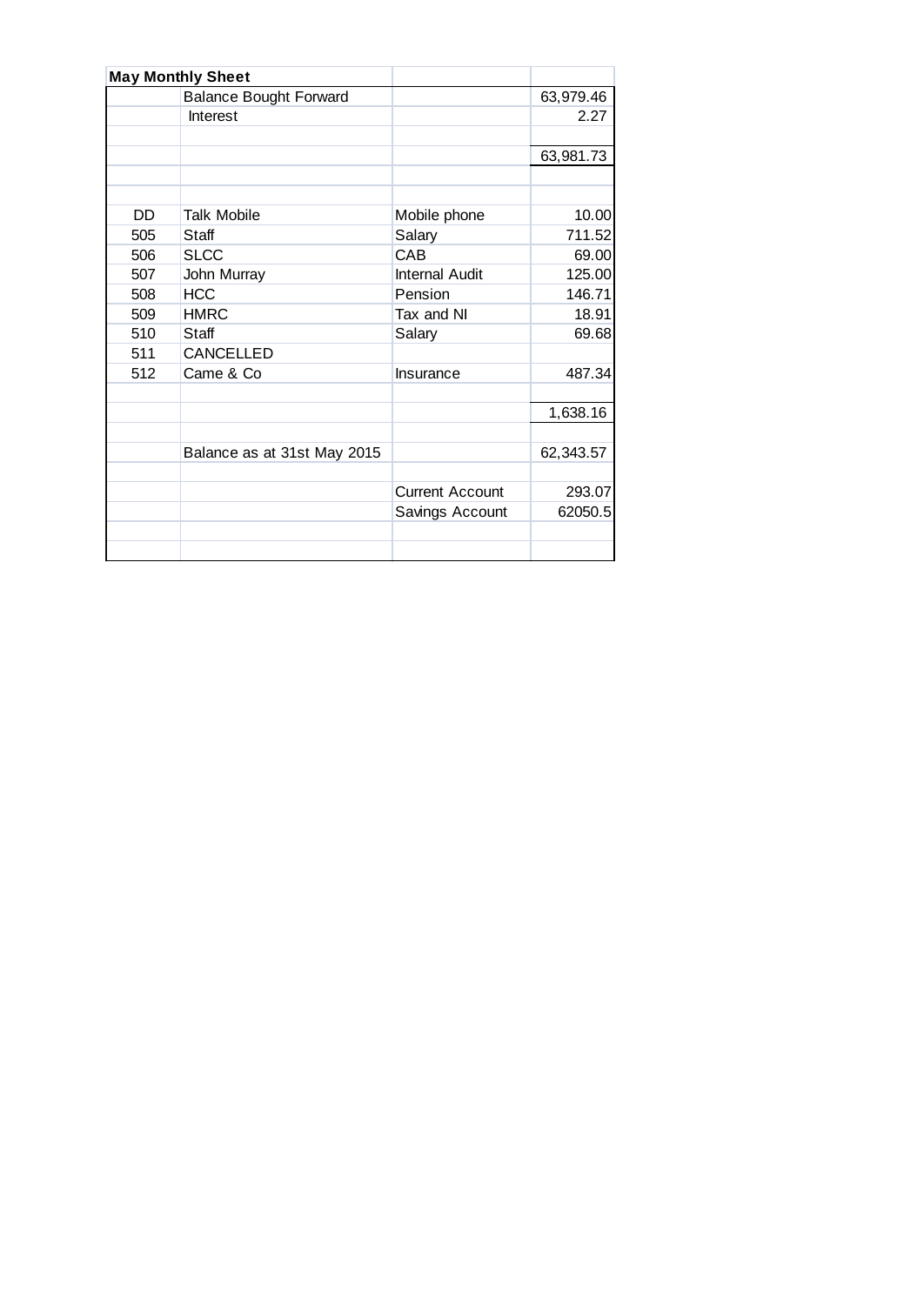| <b>June Monthly Sheet</b> |                               |                        |           |
|---------------------------|-------------------------------|------------------------|-----------|
|                           | <b>Balance Bought Forward</b> |                        | 62,343.57 |
|                           | Interest                      |                        | 2.19      |
|                           |                               |                        |           |
|                           |                               |                        | 62,345.76 |
|                           |                               |                        |           |
| <b>FPO</b>                | Halc                          | Training               | 42.00     |
| <b>FPO</b>                | <b>Tim Botten</b>             | web services           | 19.98     |
| <b>FPO</b>                | <b>HCC</b>                    | pension                | 142.11    |
| <b>FPO</b>                | <b>HMRC</b>                   | Tax                    | 3.41      |
| <b>FPO</b>                | Staff                         | Salary                 | 718.15    |
| <b>FPO</b>                | Councillor                    | Expenses               | 47.44     |
| <b>FPO</b>                | Prontoprint                   | Newsletter             | 345.00    |
| <b>FPO</b>                | <b>RCA</b>                    | Room Hire              | 84.00     |
| <b>FPO</b>                | <b>RCA</b>                    | Youth Club             | 2106.00   |
| <b>FPO</b>                | <b>RCA</b>                    | room Hire-Jan-Apr      | 183.00    |
| <b>DD</b>                 | <b>Talk Mobile</b>            | Mobile phone           | 10.00     |
| <b>FPO</b>                | <b>RCA</b>                    | Youth Club             | 939.00    |
|                           |                               |                        |           |
|                           |                               |                        | 4640.09   |
|                           |                               |                        |           |
|                           | Balance as at 31st May 2015   |                        | 57,705.67 |
|                           |                               |                        |           |
|                           |                               | <b>Current Account</b> | 1652.98   |
|                           |                               | Savings Account        | 56052.69  |
|                           |                               |                        |           |
|                           |                               |                        |           |